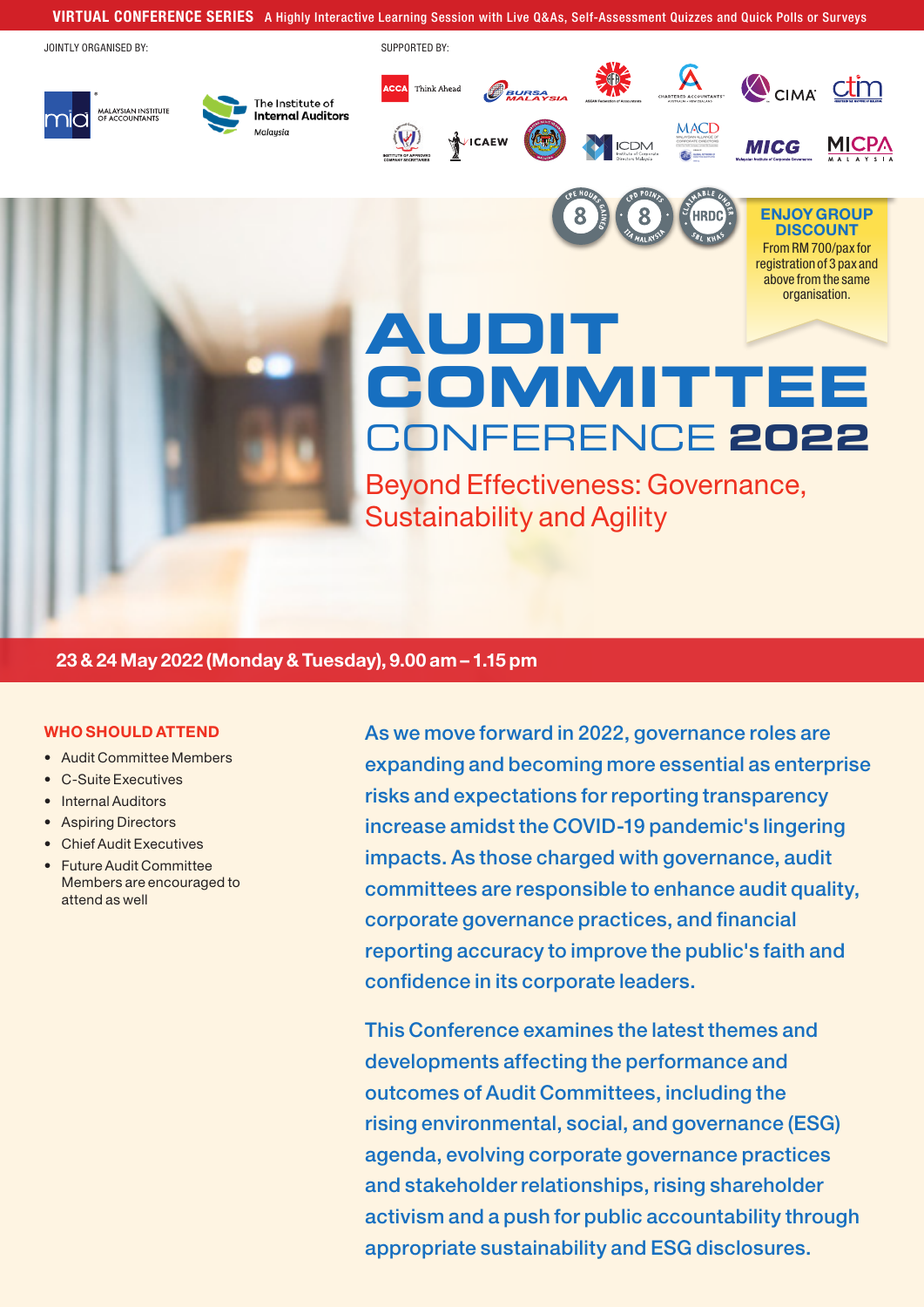### **AUDIT COMMITTEE** CONFERENCE **2022**

Beyond Effectiveness: Governance, Sustainability and Agility

CONFERENCE PROGRAMME

|                      | <b>CONFERENCE DAY 1</b>                                                                                                                                                                                                                                                                                                                                                                                                                                                                                                                                                                                                                                                                                                                                                                                                                                                                                                                                  |  |
|----------------------|----------------------------------------------------------------------------------------------------------------------------------------------------------------------------------------------------------------------------------------------------------------------------------------------------------------------------------------------------------------------------------------------------------------------------------------------------------------------------------------------------------------------------------------------------------------------------------------------------------------------------------------------------------------------------------------------------------------------------------------------------------------------------------------------------------------------------------------------------------------------------------------------------------------------------------------------------------|--|
| 8.30 am              | PARTICIPANTS LOGIN TO JOIN THE VIRTUAL CONFERENCE                                                                                                                                                                                                                                                                                                                                                                                                                                                                                                                                                                                                                                                                                                                                                                                                                                                                                                        |  |
| 9.00 a m             | <b>Opening Remarks</b><br><b>DR VEERINDERJEET SINGH</b>   President, Malaysian Institute of Accountants                                                                                                                                                                                                                                                                                                                                                                                                                                                                                                                                                                                                                                                                                                                                                                                                                                                  |  |
| 9.10 am              | <b>Beyond Effectiveness: Governance, Sustainability and Agility</b><br>The governance structure is the foundation of excellence underpinning a company's performance. This session reviews the<br>fundamental importance of a robust leadership framework which ultimately determines how the firm conducts everyday<br>operations, its perception in the marketplace, and the value it provides to stakeholders.                                                                                                                                                                                                                                                                                                                                                                                                                                                                                                                                        |  |
| 9.40 am              | <b>PANEL DISCUSSION</b><br>The Future of Governance: Agility & Accountability<br>Intoday's ambiguous and volatile landscape, good governance is agile, adaptable, needs-based, inclusive and stakeholder<br>oriented. Meanwhile, accountability is key to good governance in terms of improving outcomes, measuring performance<br>and providing incentives to achieve targets and sanctions in case of non-performance. This session examines the current<br>and prospective issues affecting good governance and how organisations can move forward to enhance the agility and<br>accountability of their governance mechanism.<br><b>MODERATOR</b><br>REINUSHINI CHANDRASEGARAM   Chair, Professional Development, Malaysian Alliance of Corporate Directors<br><b>PANELLISTS</b><br><b>KASTURI NATHAN</b>   Head, Board Advisory Services, KPMG Malaysia<br><b>MUSTAKIM ILMAN MUSTAFA</b>   General Manager, Managing Director Office, PLUS Malaysia |  |
| 11.00 am             | <b>BREAK</b>                                                                                                                                                                                                                                                                                                                                                                                                                                                                                                                                                                                                                                                                                                                                                                                                                                                                                                                                             |  |
| $11.15$ am           | <b>Tax Governance: The Oversight Strategy</b><br>Global tax is a rapidly evolving field with unclear outcomes and challenging judgments that can be tough for audit committees<br>to navigate. To offer effective oversight in tandem with their broader oversight responsibilities, audit committees must be<br>able to map the company's position and risk profile in the ever-changing global tax landscape. This session also looks at<br>the importance of complying with regulatory developments, building strong tax leader relationships, and using tools such<br>as Key Performance Indicators, Resourcing and reporting structures, Risk Assessment & Risk Appetite to improve audit<br>committee leadership on Tax Governance.<br><b>SPEAKER</b><br><b>DR VEERINDERJEET SINGH</b>   Chair, Audit Committee, UMW Holdings Berhad                                                                                                               |  |
| 12.00 pm             | <b>PANEL DISCUSSION</b><br><b>Pandemic Proof Sustainability: The AC Perspective</b><br>Enhancing the sustainability of global supply chains are a major challenge for companies dealing with assorted supply<br>chain, labour, and fraud difficulties in the wake of the COVID-19 outbreak. Going forward, the audit committee will need<br>to continue to work with their board, other committees, and management to ensure that the comprehensive and material<br>risks affecting their supply chains and business are fully understood and mitigated.<br><b>MODERATOR</b><br>Faculty & Fellow, ICDM<br><b>CHERYL KHOR</b><br><b>PANELLISTS</b><br><b>HOSSAM EL SHAFFEI</b>   Board of Trustees, The Internal Audit Foundation at The Institute of Internal Auditors Inc.<br><b>LIM FEN NEE</b>   Independent Non-Executive Director, Malaysian Resources Corporation Berhad                                                                           |  |
| $1.15 \,\mathrm{pm}$ | <b>MARGIE ONG</b>   Chief Executive Officer, Thoughts In Gear<br>END OF DAY 1                                                                                                                                                                                                                                                                                                                                                                                                                                                                                                                                                                                                                                                                                                                                                                                                                                                                            |  |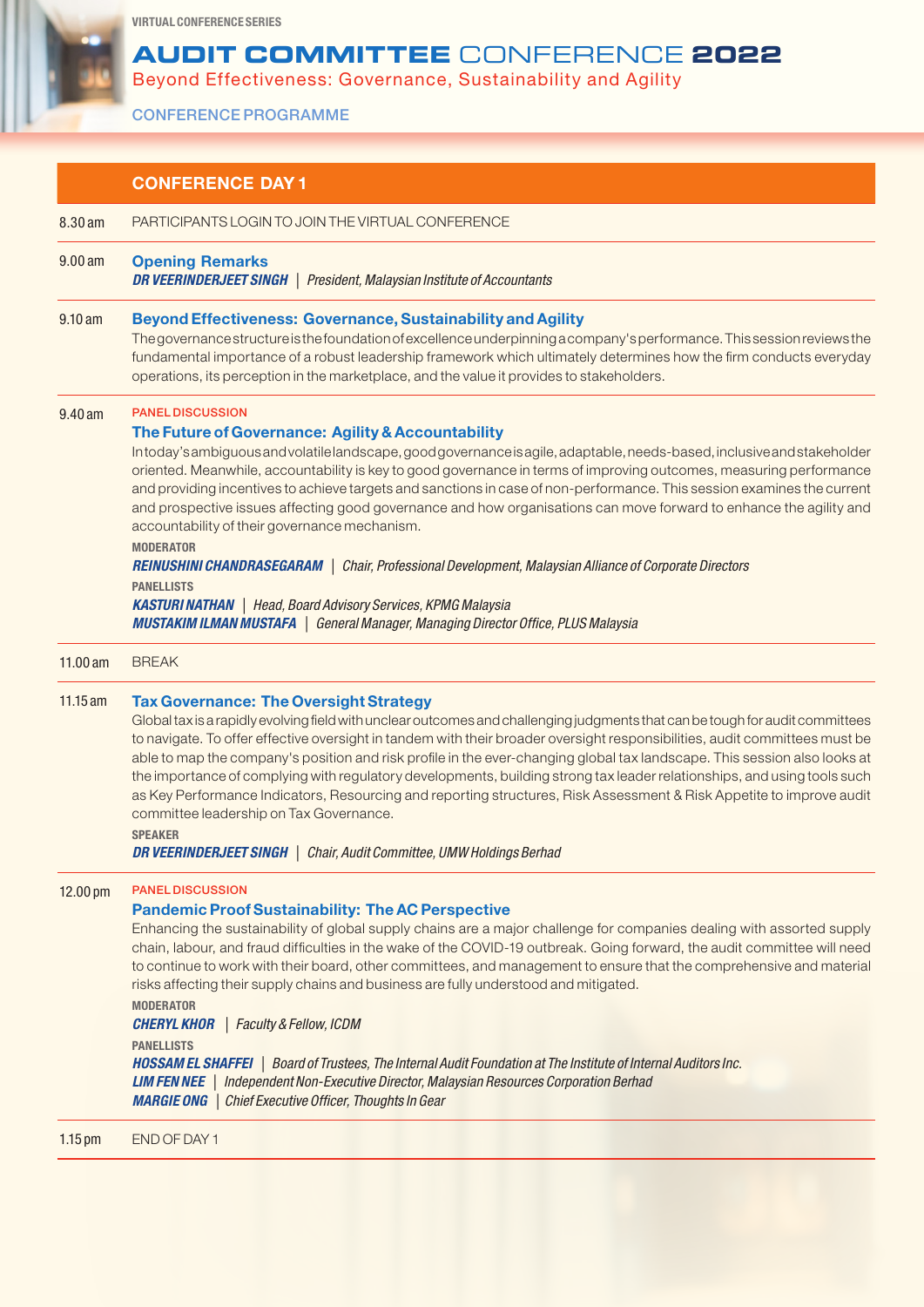### **AUDIT COMMITTEE** CONFERENCE **2022**

Internal Auditing is a profession at crossroads. On the micro level, in organisations and institutions, stakeholders may see less and less value in the contributions from internal auditing and on a macro level, this projection jeopardises the legitimacy and relevance of internal auditing as a profession. This session provides comprehensive content suggesting five concrete paths for the betterment of internal auditing. The five directions that deserve development are planet, public, profession, prosperity, and people. Ultimately, positioning internal auditing as Gardener of Governance is a promising metaphor to strengthen its value proposition, both on a micro and on a macro level. Metaphors are an important way

Beyond Effectiveness: Governance, Sustainability and Agility

CONFERENCE PROGRAMME

8.30 am PARTICIPANTS LOGIN TO JOIN THE VIRTUAL CONFERENCE

9.10 am The Future of Internal Auditing: Gardener of Governance

CONFERENCE DAY 2

to convey ideas and make ideas stick.

9.00 am OPENING REMARKS

SPEAKER

|          | <b>DR RAINER LENZ</b>   Director, Corporate Audit & Advisory Services, SAF-HOLLAND SE                                                                                                                                                                                                                                                                                                                                                                                                                                                                                                                                                                                                                                                                       |  |
|----------|-------------------------------------------------------------------------------------------------------------------------------------------------------------------------------------------------------------------------------------------------------------------------------------------------------------------------------------------------------------------------------------------------------------------------------------------------------------------------------------------------------------------------------------------------------------------------------------------------------------------------------------------------------------------------------------------------------------------------------------------------------------|--|
| 9.55 am  | <b>PANEL DISCUSSION</b>                                                                                                                                                                                                                                                                                                                                                                                                                                                                                                                                                                                                                                                                                                                                     |  |
|          | <b>Enhancing ESG Oversight</b><br>As the ESG agenda gains traction in boardrooms and C-suites, internal audit can step up as a trusted advisor by identifying<br>and mitigating diverse ESG risks which range from climate change to diversity, equity, and inclusion (DEI) issues. This panel<br>discusses the role and responsibilities of Audit Committees in addressing ESG concerns and issues, and shows how they<br>can rely on the internal audit function to enhance continuous monitoring processes and internal controls while providing<br>the assurance needed for trustworthy ESG disclosures.<br><b>MODERATOR</b>                                                                                                                            |  |
|          | <b>KARINA NOR \</b><br>International Sustainability Specialist                                                                                                                                                                                                                                                                                                                                                                                                                                                                                                                                                                                                                                                                                              |  |
|          | <b>PANELLISTS</b><br><b>AGNES KY TAI</b>   Director, Great Glory Investment Corporation<br>AIZA ARYATI KASIM   Chief Human Resources Officer, Manulife Insurance Berhad<br>  Partner, Sustainability Assurance and Reporting Lead, PwC Malaysia<br><b>HERBERT CHUA</b>                                                                                                                                                                                                                                                                                                                                                                                                                                                                                      |  |
| 11.05 am | <b>BREAK</b>                                                                                                                                                                                                                                                                                                                                                                                                                                                                                                                                                                                                                                                                                                                                                |  |
| 11.20 am | <b>Championing Risk Oversight in Challenging Times</b><br>Given the dynamic business environment that creates an ever-changing risk terrain, boards should ensure that the risk<br>oversight function is sufficiently defined and effective. It is critical that the board understands and influences management's<br>risk identification, risk assessment, and risk monitoring methods. The board should also clearly define which risks should<br>be frequently considered by the whole board and which risks should be delegated to a board committee, such as the Audit<br>Committee. While many boards have a risk governance framework in place, regular review is vital as companies face new<br>challenges.<br><b>SPEAKER</b>                       |  |
|          | <b>DEREK LEE SIEW WENG</b>   Governor, The Institute of Internal Auditors Malaysia                                                                                                                                                                                                                                                                                                                                                                                                                                                                                                                                                                                                                                                                          |  |
| 12.05 pm | Annual Transparency Report: Enhancing Governance through Rigorous Auditor Engagement<br>The Audit Oversight Board (AOB) has called for PLC audit committees to continuously and rigorously engage auditors<br>to promote an effective audit process and heighten audit quality. Key to this audit engagement process is the Annual<br>Transparency Report (ATR) prepared by audit firms, which provides information on legal and governance structures of<br>firms, measures taken to uphold audit quality and manage risks, and measures of audit quality indicators. This session<br>looks at how ACs can leverage on the ATR to evaluate the appointment and reappointment of external auditors while<br>identifying and addressing related audit risks. |  |
|          | <b>MODERATOR</b><br><b>SIMON TAY</b>   Executive Director, Professional, Practices and Technical, Malaysian Institute of Accountants<br><b>PANELLISTS</b>                                                                                                                                                                                                                                                                                                                                                                                                                                                                                                                                                                                                   |  |
|          | <b>PETER HO</b>   Chair, Audit Committee of several PLCs<br>TEOH SOO HOCK   Chair, Auditing and Assurance Standards Board, Malaysian Institute of Accountants<br><b>ALEX OOI THIAM POH</b>   Executive Director, Audit Oversight Board                                                                                                                                                                                                                                                                                                                                                                                                                                                                                                                      |  |
|          |                                                                                                                                                                                                                                                                                                                                                                                                                                                                                                                                                                                                                                                                                                                                                             |  |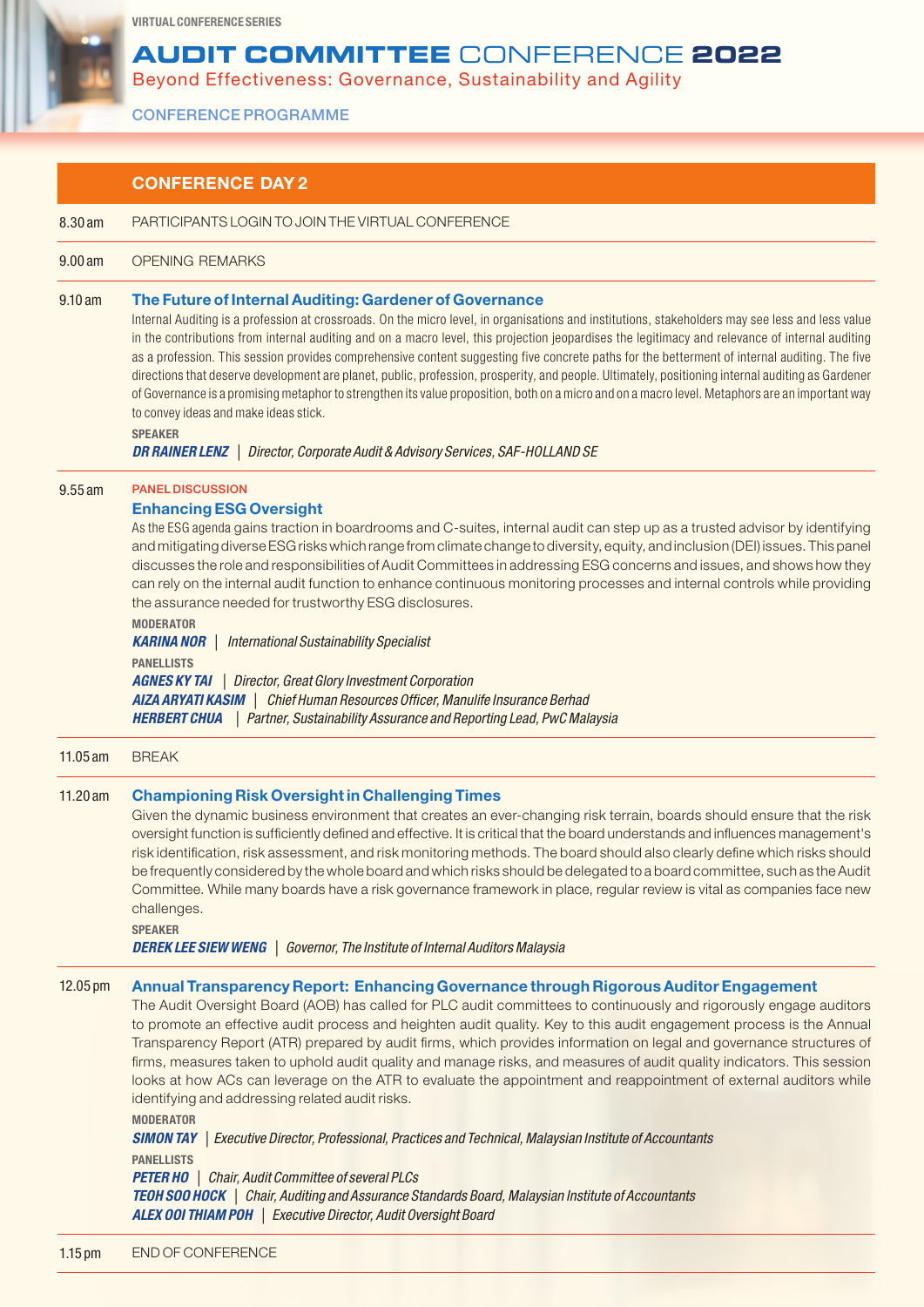## **AUDIT COMMITTEE** CONFERENCE **2022**

Beyond Effectiveness: Governance, Sustainability and Agility

CONFERENCE SPEAKERS



### AGNES K Y TAI

Agnes is Senior Partner/Responsible Officer of Yaozhi Asset Management International, Director of Great Glory Investment Corporation, and Senior Advisor of a Hong Kong single family office. In her 42 years of serving the financial community in China, Hong Kong SAR, the USA, and Australia, she has established and managed investment companies, consultancy practices, and new business units within major financial institutions. She models and manages a climate & ESG-centric Greater China equities portfolio. She is an Expert Review Panel member for the MTR Corporation sustainability reports since 2014, an ESG judge for WealthAsia (Benchmark) Funds of the Year Awards, a Council member, Publishing Board of Magazine member and a Deputy Chair of the training committee of the Hong Kong Institute of Directors

(HKIoD), faculty of HKIoD/Ivey and ESG Competent Boards, board member of Hope of the City, advisory board/committee member of GARP, Blue Onion and Shao Ming Lo Foundation. Agnes has an MBA from the University of Chicago-Booth School of Business, a BSc (Honours) from Roosevelt University in USA and is a graduate of the Stanford University Senior Executive Leadership Programme and the 2011 Stanford Directors' College. Her PhD thesis at the Hong Kong University of Science and Technology is on sustainable investing. She has authored a book on investing in H-shares, a Harvard Business case, and a positive psychology book 'Tall Miracles'.



### ALEX OOI THIAM POH

Alex is currently Executive Director of the Audit Oversight Board, Securities Commission Malaysia. Prior to this, he was an audit partner with BDO Malaysia. He is currently involved in the Auditing and Assurance Standards Board, the Ethics Standards Board, the Education Committee, and the Disciplinary Appeal Board of the Malaysian Institute of Accountants (MIA). He is also a member of the MIA–Malaysian Qualifications Agency's Joint Technical Committee. He serves as an Advisor to the Malaysian Accounting Standards Board and represents the SC as a member in the Audit Licensing Committee of the Ministry of Finance Malaysia. He is a current Council Member of MIA. He is a member of International Forum of Independent Audit Regulators' (IFIAR) Investor and Other Stakeholders Working Group (IOSWG). He

is also currently a member of the CPA Australia Ethics and Professional Standards Centre of Excellence. He was previously the Malaysia Divisional President of CPA Australia in 2013 and 2014. He was a former member of the Public Practice Advisory Board of CPA Australia in Melbourne, Australia. Alex is a Chartered Accountant of MIA, Fellow of CPA Australia, a member of the Institute of Chartered Accountants in England and Wales, and the Malaysian Institute of Certified Public Accountants. He holds a Bachelor of Economics (Accounting) from Monash University, Australia.



### AIZA ARYATI KASIM

Aiza has more than 20 years of experience across the spectrum of HR functions including business partnering, project management, talent management and succession, recruitment, leadership, employee engagement, learning development, and DEI. She is passionate about the people agenda and has achieved multiple recognitions in driving employee engagement, employee experience and DEI strategies. She is currently the Chief Human Resources Officer at Manulife Insurance Berhad. Prior to this she was the Head of HR at AmBank Berhad, serving the Business Banking, Wholesale Banking, and AmInvestment Bank. Aiza has also served in established institutions such as OCBC Bank (M) Berhad, HSBC Bank (M) Berhad, Petronas ICT Sdn Bhd, RHB Bank Berhad and Citibank (M) Berhad.



### CHERYL KHOR

Cheryl is an independent board member of various PLCs whether as an Audit Committee chair, member of the sustainability committee, nomination and remuneration committee, and risk committee. She currently facilitates ICDM's programmes including on Director's Fiduciary Duties and Malaysian Code on Corporate Governance and was involved in numerous process improvements and controls transformation projects. She was a Partner, Malaysia Risk Advisory Leader & Head of Corporate Governance, Asia Pacific Accounting & Internal Controls Leader at Deloitte, and a board member and strategy committee member of Deloitte South East Asia. She has over 20 years' experience in financial, operational, internal audits, and governance, controls and risk assessments having served large companies in infrastructure,

healthcare, construction, property development, asset management and consumer business. She also led and project managed various engagements in Internal audit, Corporate Governance, Board effectiveness and succession, Operational audits, IPOs, Due Diligence, Enterprise risk management, SOX 404 implementation, Business process review, controls transformation and review of policies. An active media contributor and with a number of published papers, she is a familiar face in numerous panels, seminars, workshops and talks on good governance, and sustainability among others. Cheryl holds a Bachelor in Mathematics and is a member of the Malaysia Institute of Certified Accountants and Malaysia Institute of Accountants.



### DEREK LEE SIEW WENG

Derek is currently serving on the Board of Governors of the Institute of Internal Auditors Malaysia. He leads the Strategic Business Advisory division of Tricor Malaysia (namely Tricor Axcelasia Sdn Bhd), advising and working with business leaders on various business advisory engagements. He has over 30 years of experience in the areas of strategic advisory, enterprise risk management, business continuity management, governance, audit (financial & internal), and financial management. He has served commercial organisation as the head of internal audit (PLC) as well as leading corporate and financial functions in both Malaysia and the UK. He is passionate in assisting organisations build their risk management capability and enhance their resiliency in dealing with business crisis via Business Continuity Management ('BCM')

advisory. Derek has been a speaker at various public conferences and seminars on Governance, Risk & Compliance (GRC) topics. He is highly committed to engage the business community and professionals to advocate and advance the GRC implementation for business corporations.



### **HERBERT CHUA**

Herbert is the Sustainability & Climate Change Reporting Leader and Assurance Partner at PwC Malaysia. He leads various sustainability assurance engagements for the firm, covering a range of environmental, social and governance criteria. He recently published a thought leadership that delves into the impact of climate change on financial reporting entitled "ESG Matters: Driving Change through Financial Reporting". He has over 20 years of audit experience, including 2 years on secondment to PwC San Francisco, with a wide range of public, private and multinational clients from a variety of industries, including manufacturing, consumer and industrial products, food and beverage, retail, leisure and hospitality, automotive, aviation, pharmaceutical, information technology, engineering and construction, property development

and education. He also played various roles within PwC Malaysia, including leading the Eastern Region Assurance practice and being the Capital Markets and US reporting specialist. Given his role, he is actively involved in numerous non-audit engagements such as initial public offerings, bonds issuance, restructuring, Sarbanes-Oxley controls review and sustainability exercises. Herbert is a member of CPA Australia, MICPA, and MIA. He is a member in MICPA's Financial Statements Review Committee, adjudicating for the National Annual Corporate Report Awards (NACRA) and participating as a speaker in forums organised by various professional bodies.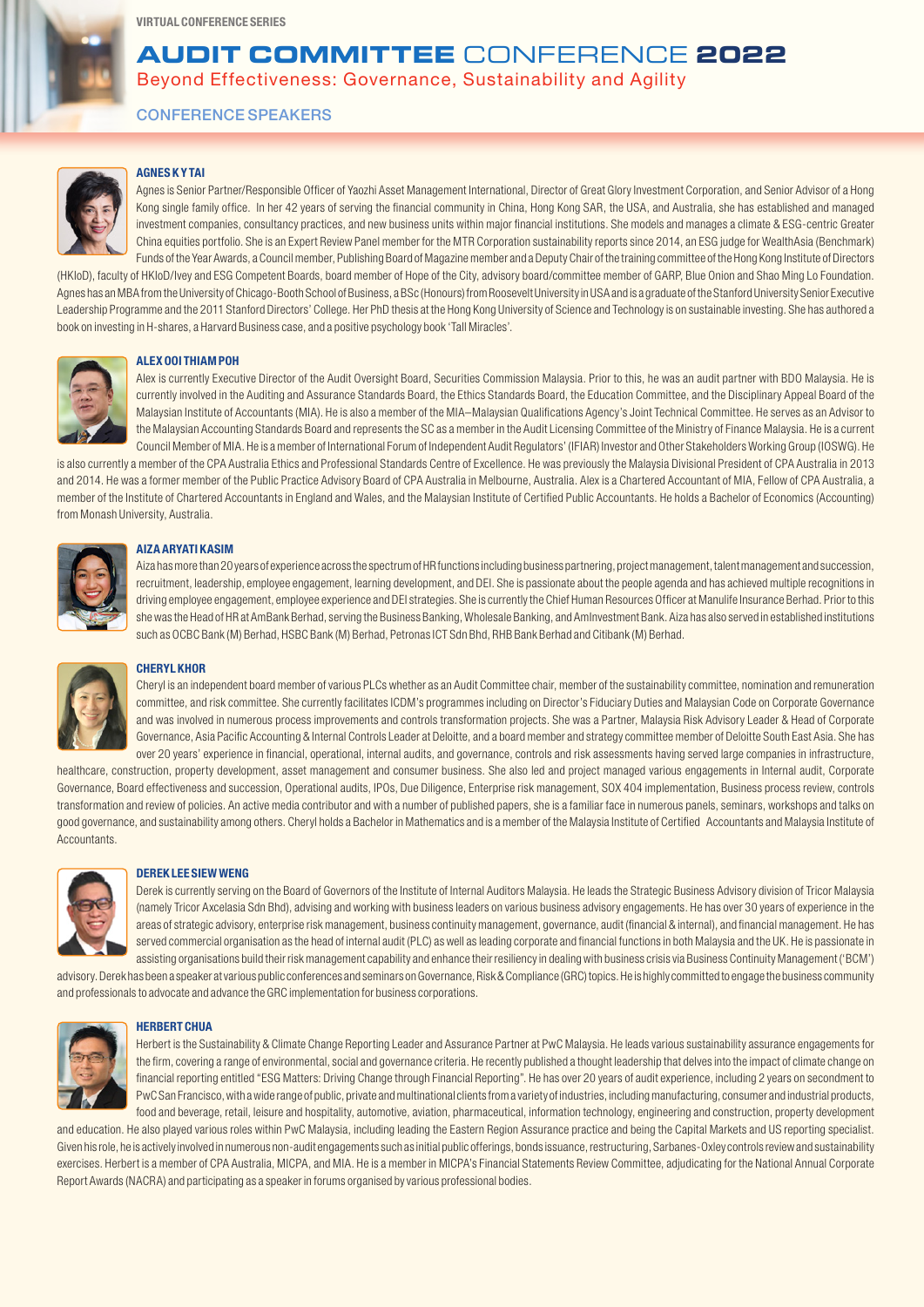### **AUDIT COMMITTEE** CONFERENCE **2022**

Beyond Effectiveness: Governance, Sustainability and Agility

CONFERENCE SPEAKERS



### HOSSAM EL SHAFFEI

El Shaffei is on the Board of Trustees, The Internal Audit Foundation at The Institute of Internal Auditors Inc., and is a global thought leader, consultant, and advisor to businesses on the topics of fraud, audit, strategies, and process transformation. He has over 30 years' experience in oversight in multinational organisations i.e UN, USAID, RSM, Cairo American College, Segura Consulting, and is currently the Managing Director of Oversight Consulting & Training. He is a passionate fraud fighter and speaker on a variety of topics. He is the Chair Emeritus of the Board Higher Education Committee at the Association of Certified Fraud Examiners, ACFE. He founded the ACFE Chapters in Egypt and Jordan and served as the President & Chairman of the Board of the ACFE Gypt Chapter and Vice Chairman of the Board of the ACFE Jordan

Chapter. He is the founder, former president, former Board Member and Chair of the Training Committee at the IIA Jordan Chapter; served on The IIA Global Board Committee on Academic Relations; and had also served on the FIFA/CAF Reform Task-Force Committee.



#### KARINA NOR

Karina is an international sustainability specialist, sustainability senior consultant, and corporate trainer. She has over 20 years of experience as a senior corporate leader in both public and private sectors specialising in sustainability, policy development, regulations, public financial management, strategic planning, change and transformation management, quality and business process management, and business development. She had served as Senior General Manager, Head of Group Corporate Strategy Division at Malaysia Airports Holdings Bhd; General Manager, Head of Corporate Planning at Indah Water Konsortium Sdn Bhd; and various management roles with the Securities Commission Malaysia, Maybank Investment Bank Bhd, Ernst & Young LLP, and Arthur Andersen LLP. She is a Fellow of ICAEW, a

Chartered Accountant of MIA, and an ASEAN Chartered Professional Accountant (ACPA), as well as a member of Malaysian Institute of Management, International Society of Sustainability Professionals USA, and Institute of Corporate Directors Malaysia. She also served on the Boards of several public listed subsidiaries. Karina holds an MSc in Islamic Finance from INCEIF University, BCom (Hon) Business Studies & Accounting from University of Edinburgh, UK and Diploma in Digital Marketing from Chartered Institute of Marketing, UK.



### **KASTURI NATHAN**

Kasturi is a Partner and Head of the Board Advisory Services in KPMG Malaysia and has been with the Firm for over 25 years. She led the development of Corporate Governance Guide commissioned by Bursa Malaysia Berhad across several editions and supervised the development of a Sustainability Reporting Guide and Sustainability Toolkit (published in October 2015 by Bursa Malaysia Berhad). She has vast experience in facilitating the development of ethical frameworks for listed companies and large entities across a broad cross-section of industries. She is also a regular speaker on corporate governance and a trainer of boards in programmes that are organised by regulators and professional bodies. She is an adjudicator for several eminent corporate governance as well as corporate reporting awards and was

inducted as a member of the Integrated Reporting Steering Committee of the Malaysian Institute of Accountants (MIA) reporting in Malaysia. She is also regularly invited to contribute her views in business periodicals and thought leadership publications. Kasturi holds a Bachelor of Business and Accounting from RMIT University, Australia, and is a Fellow Member of the Certified Practising Accountant of Australia, and a Chartered Accountant of MIA.



### LIM FEN NEE

Fen Nee currently serves as Independent Non-Executive Director of Malaysian Resources Corporation Berhad and Allianz Life Insurance Malaysia Berhad. She was a former regional partner with Deloitte Southeast Asia. Prior to this, she was the Head of Audit Oversight Board, Securities Commission Malaysia, and served as a Project Advisor to the Securities Commission covering various capital market initiatives. She was actively involved in international and ASEAN audit oversight activities. She has also served her posting in the United States and held consulting roles in the World Bank. Amongst her other contributions, she represented the authorities, accounting profession and the industry both locally and internationally. This included having served as a Council Member of Malaysian Institute of Accountants, Chair of ACCA

Malaysia Advisory Committee, Chair of MIA Digital Technology Implementation Committee, Chair of ACCA MY Women's Network, amongst others. She was also a past member of the Audit Licensing Committee of Ministry of Finance Malaysia.



### MARGIE ONG

Margie is the Chief Executive Officer of Thoughts In Gear, a Sustainability and Social Impact consulting firm. Her goal is to translate Sustainability intentions into actions–with clear strategic frameworks, roadmaps and actionable plans. She works with corporations to include Sustainability and ESG principles into their core business, and with non-profits for strategic and systemic impact. Her team also works closely on reporting and measurement to global standards in ensuring that impact is well defined, tracked, and reported upon.Graduated an Electrical Engineer, Margie ha s a Sustainability Leadership certification with the London Business School. Before founding TIG, she worked with The Boston Consulting Group (BCG), Intel, HCL Technologies and the CIMB Foundation.



### MUSTAKIM ILMAN MUSTAFA

Mustakim is an experienced Internal Auditor with a history of working in the Utilities and Oil & Gas industries. He has work hand in hand with other auditors around the world from reputable companies such as British Gas (BG), China National Petroleum Company (CNPC), PT PERTAMINA of indonesia, HyFlux of Singapore, Sudan Petroleum (SUDAPET), Algerian Energy Company (AEC) and many more.



### PETER HO

Peter retired as Audit Partner of KPMG in 2014 after 27 years with the Firm. He is currently an Independent Non-Executive Director of Hong Leong Industries Berhad, GuocoLand (Malaysia) Berhad, Hong Leong Capital Berhad, HPMT Holdings Berhad, and Allianz Malaysia Berhad, as well as with SGX-listed First Resources Ltd where he is also Chairman of The Board Audit and Risk Management Committee. He is Chairman of the Board Audit and Risk Management Committees of Hong Leong Industries Berhad, GuocoLand (Malaysia) Berhad, Hong Leong Capital Berhad and HPMT Holding Berhad, and a member of the Nominating Committees of Hong Leong Industries Berhad, He is Chairman of the Nominating Committee of GuocoLand (Malaysia) Berhad and a member of the Remuneration and Nomination

Committees of HPMT Holdings Berhad. He also serves as Chairman of the Board Audit Committee of Allianz Malaysia Berhad as well as a member of its Risk Management Committee.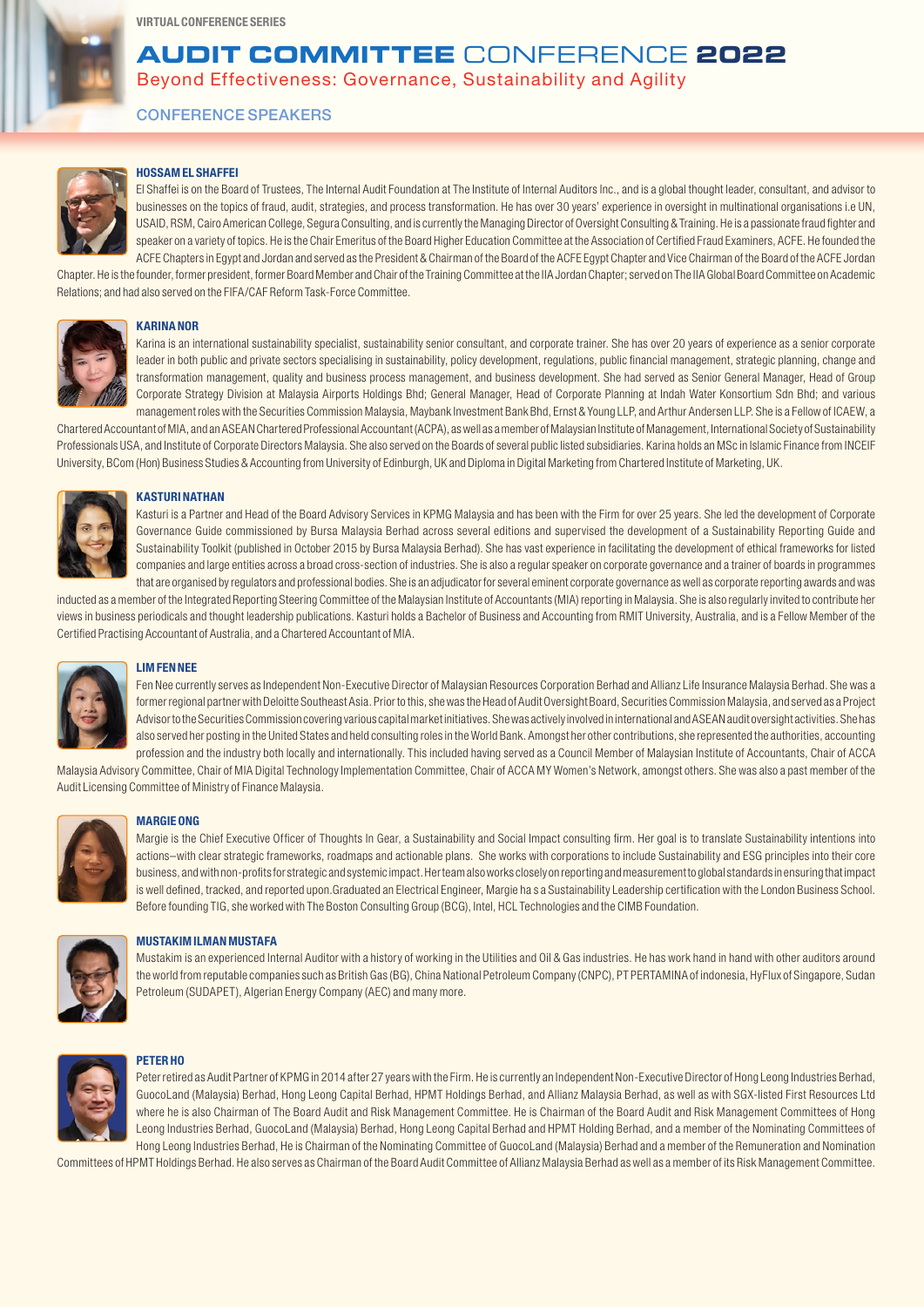### **AUDIT COMMITTEE** CONFERENCE **2022**

Beyond Effectiveness: Governance, Sustainability and Agility

CONFERENCE SPEAKERS



### DR RAINER LENZ

Dr Lenz is Director of Corporate Audit & Advisory Services at SAF-HOLLAND SE. He is a seasoned finance and audit professional with 30 years of international experience as Divisional & Regional CFO and Chief Audit Executive in global organisations. He teaches corporate governance and auditing, and his research articles and publications on the role and the value of audit to an organisation have been widely recognised in the industry. He is also recognised by Richard Chambers as one of the top ten internal audit thought influencers. Dr Lenz holds a Ph.D. from the Louvain School of Management, Belgium; business and economics master's degrees from universities in the United Kingdom, France, and Germany, and is also a Certified International Investment Analyst (CIIA®, CEFA®) and Certified Internal Auditor (CIA®).



### REINUSHINI CHANDRASEGARAM

Reinushini is the Principal Consultant at RC Compliance Consultancy, a boutique compliance consultancy firm with core expertise in business integrity and anticorruption compliance consulting on Adequate Procedures of Corporate Liability provision (Section 17A MACC (Amendment) Act 2018), corruption risk assessment, compliance program creation and evaluation and ISO37001:2016 Anti-Bribery Management System. She has over 20 years' of professional experience in business integrity and anti-corruption compliance, bribery and corruption risk assessment and management, compliance and ethics training, internal auditing, internal whistleblowing investigations, corporate governance, international sanctions, human rights and 3rd party due diligence. She speaks professionally at national and international forums and conferences and conducts training for Directors, C-suite and Senior Management of commercial organisations.



### SIMON TAY PIT EU

Simon is Executive Director of the Professional Practices and Technical Division of the Malaysian Institute of Accountants (MIA), where he directs and contributes to the technical activities of MIA on areas such as integrated reporting, financial reporting, audit and assurance and taxation and provides technical support to 14 boards/ committees. He has also been involved in numerous speaking engagements on these topics and also on the competency requirements of CFOs and finance functions. Previously, he was an Executive Director at PwC Malaysia and has over 20 years of experience in auditing. He has been involved in instructing courses on audit methodology and conducting public and company-specific workshops on the application of accounting standards during his tenure with PricewaterhouseCoopers. Simon is a member of MIA and CPA Australia.



### TEOH SOO HOCK

Soo Hock is the Professional Practice Director as well as the Capital Market Leader for Ernst & Young PLT Malaysia. Soo Hock has been a Partner in Ernst & Young PLT Assurance Practice, Malaysia (EY PLT) since 2002 and has more than 33 years of experience in financial consulting, listing, restructuring and auditing of public listed and privately held companies in various industries. He is a member of the Malaysian Institute of Certified Public Accountants and Malaysian Institute of Accountants. He serves as a member of the Malaysian Accounting Standards Board Interpretations Committee. He is currently Chairman of the Capital Market Advisory Committee and Audit Assurance Standards Board of the MIA.



### DR VEERINDERJEET SINGH

Dr Veerinderjeet is President of the Malaysian Institute of Accountants (MIA), President of The Malaysian Institute of Certified Public Accountants (MICPA) and a Non-Executive Chairman of Tricor Services (Malaysia) Sdn Bhd. He was Past President of the Chartered Tax institute of Malaysia (CTIM) from 2007 to 2010. Acknowledged as a leading expert in accountancy and taxation, he has over 30 years of diverse experience in the fields of accounting, taxation and commerce. He has served in the Inland Revenue Department, University of Malaya (as an Associate Professor), Arthur Andersen and Ernst & Young (as a Tax Partner/Executive Director) and authored several influential and authoritative tax publications. Dr Veerinderjeet also sits on the Boards of Malaysian Rating Corporation Berhad, AmBank (M)

Berhad and UMW Holdings Berhad. He is also an Adjunct Professor at Monash University, Malaysia and Immediate Past Chair of the Monash Business School Industry Advisory Board. Globally, Dr Veerinderjeet contributes his expertise as a member of the Commission on Taxation of the International Chamber of Commerce based in Paris and a member of the Board of Trustees of the International Bureau of Fiscal Documentation (a tax research and consultancy body) based in Amsterdam.